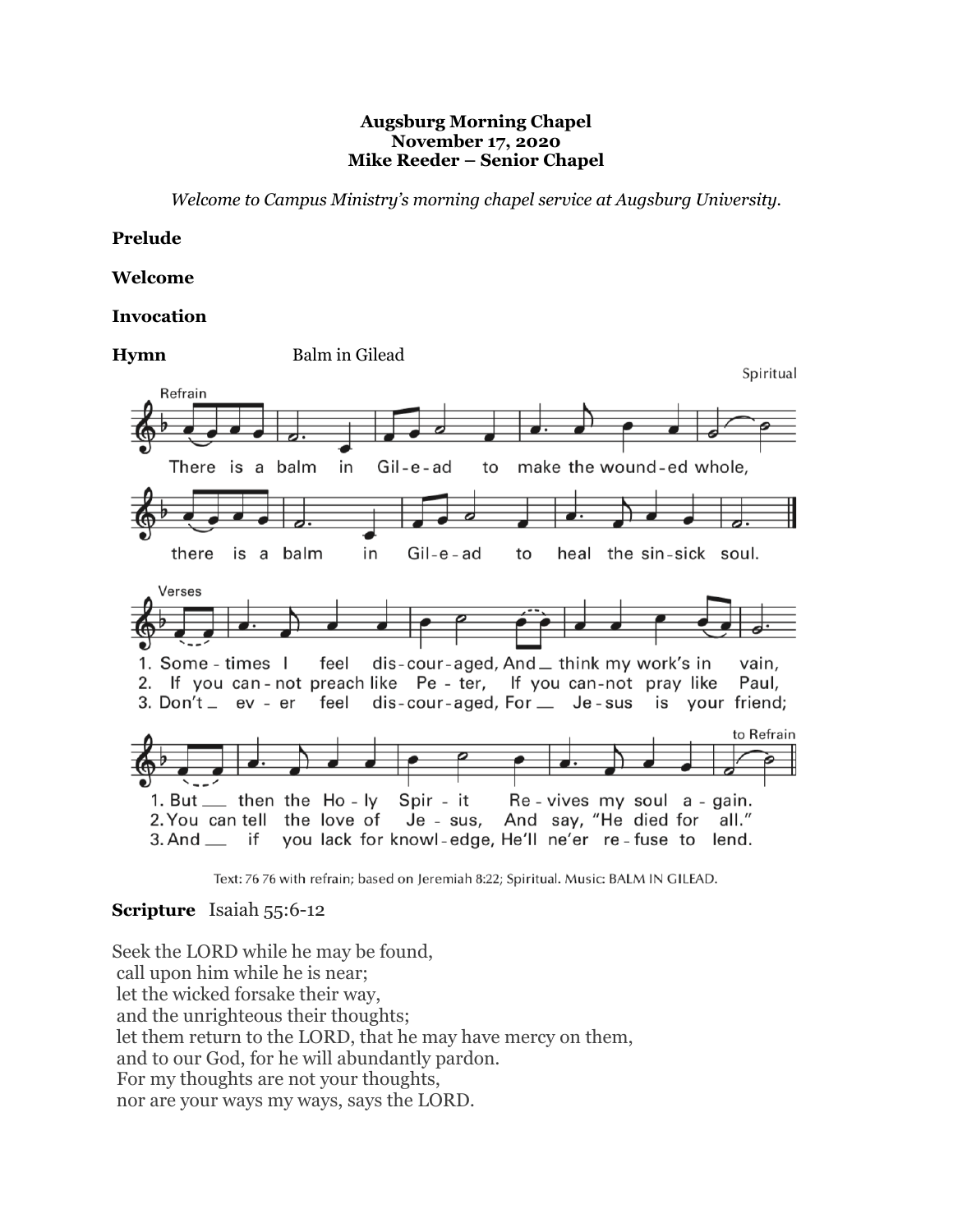For as the heavens are higher than the earth, so are my ways higher than your ways and my thoughts than your thoughts. For as the rain and the snow come down from heaven, and do not return there until they have watered the earth, making it bring forth and sprout, giving seed to the sower and bread to the eater, so shall my word be that goes out from my mouth; it shall not return to me empty, but it shall accomplish that which I purpose, and succeed in the thing for which I sent it. For you shall go out in joy, and be led back in peace; the mountains and the hills before you shall burst into song, and all the trees of the field shall clap their hands. Instead of the thorn shall come up the cypress; instead of the brier shall come up the myrtle; and it shall be to the LORD for a memorial, for an everlasting sign that shall not be cut off.

## **Chapel Talk** Mike Reeder

**Song** The Trees of the Field

You shall go out with joy And be led forth with peace The mountains and the hills Will break forth before you There'll be shouts of joy And all the trees of the field Will clap will clap their hands

# Chorus

And all the trees of the field Will clap their hands The trees of the field Will clap their hands The trees of the field Will clap their hands While you go out with joy

CCLI Song # 20546 Steffi Geiser Rubin | Stuart Dauermann © 1975 Lillenas Publishing Company (Admin. by Music Services, Inc.) *For use solely with the SongSelect® Terms of Use. All rights reserved. www.ccli.com* CCLI License # 11525157